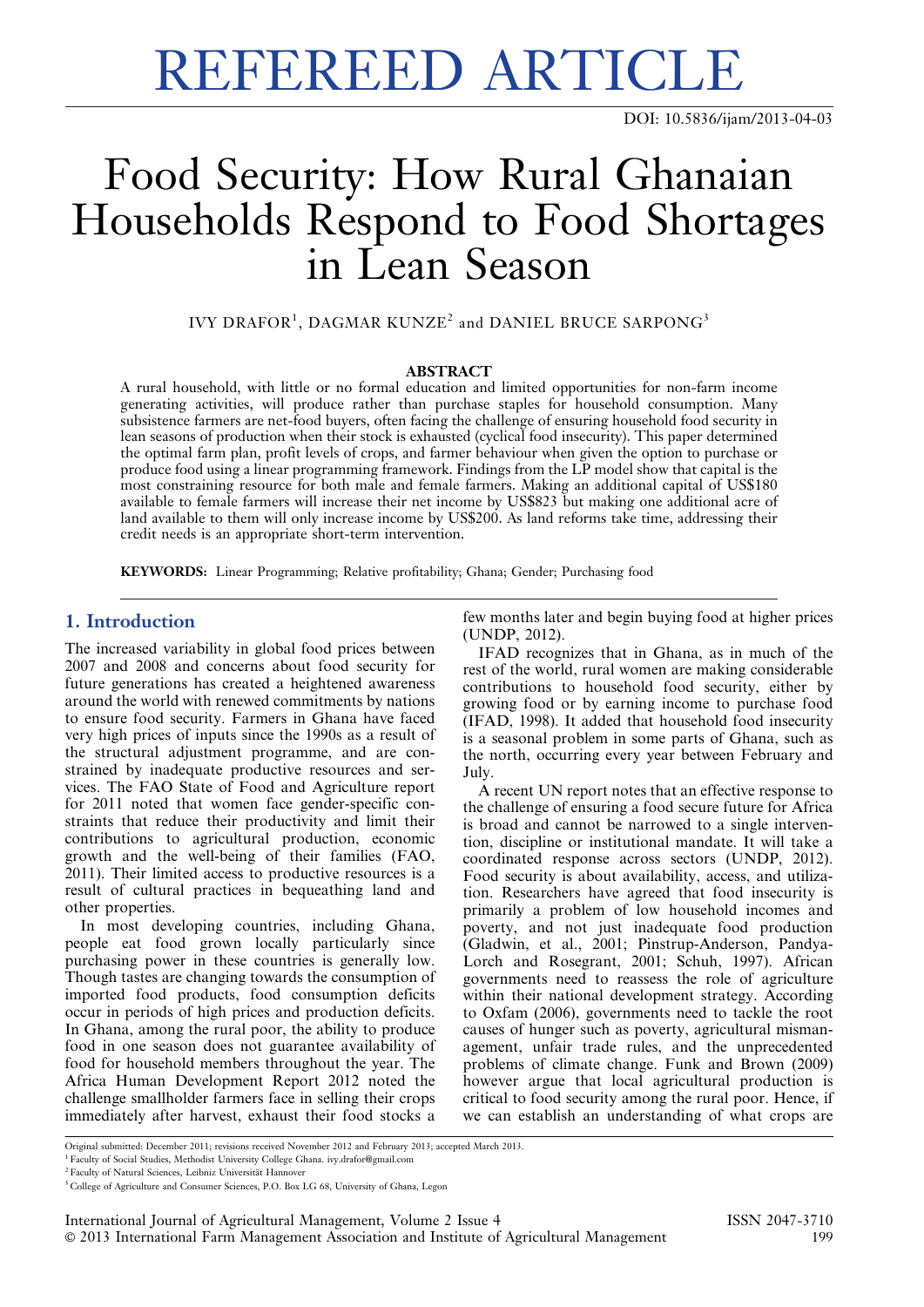profitable for farmers to concentrate on in alleviating poverty, it will inform policy as well as effective agricultural extension delivery in the fight against food insecurity. Even stronger outcomes will be achieved if research results are effectively communicated to the farming community.

Building a food secure continent requires transformative change that will be most effective if accompanied by a shift of resources, capacities and decisions to smallholder farmers, poor communities and women. New inputs and farming techniques can liberate farmers from cycles of low productivity and poverty (UNDP, 2012). The report however added that technology dispossesses or marginalizes smallholder farmers when misapplied and science that is compartmentalized and conducted far from where its results are used can lead to designs that are poorly suited to smallholder farms.

This paper examines the behaviour of rural households in Ghana when given the option of producing or purchasing food for household consumption in the frame of a linear programming (LP) model. Food security includes the ability to purchase food when it is not produced. A sensitivity analysis was carried out to observe farmers' response under different policy scenarios and the changes in the optimal farm plan. The relative profitability of food crop enterprises was calculated in order to determine the crops that are profitable and could be produced at a marketable surplus, beyond what is needed for the household's consumption. The Central Region of Ghana was used as a case study.

Due to their general risk aversion behaviour, farmers attempt to produce all they need for household consumption, especially when their monetary income levels are low. The role of women in food production continues to increase in the face of rural-urban migration and lack of incentives for agricultural production. Understanding the nature of male and female enterprises can inform policy in designing interventions for the farm level.

#### 2. Food Security at Farm Household Level

Based on food production, availability, purchasing power, and access to common resources, participants in a survey in Bangladesh categorized food insecurity of households into severe or chronic, occasional or transitory, break even or food surplus (Mallick and Rafi 2010). Cyclical or longer term stresses such as seasonal harvesting patterns can result in long 'hungry seasons' between harvests (UNDP, 2012), yet research has not explored the specific mechanisms underlying seasonal effects of food security on rural households (Hillbruner and Egan, 2008). Seasonality affects rural livelihoods and can result in cyclical food insecurity in rural households (UNDP, 2012; Ellis, 2000; Hedzro-Garti, 2010). According to Hillbruner and Egan (2008), the magnitude of stunting and wasting in children fluctuates largely depending on the season. The role of rural areas becomes critical in the fight against seasonal food shortages. Because their production levels are so low, rural households often run out of the same food they produce, thereby facing food insecurity in lean seasons. As net-food buyers, rural households are producers, marketers and consumers of locally produced food. Melgar-Quinonez et al (2006) assert that household food expenditure consists of food consumed from own production, purchased, received as a gift or payment. It becomes necessary to analyse the possibility and willingness of rural households to purchase food so as to understand their behavioural patterns for policy formulation and interventions.

Households are plagued with managing a diverse range of challenges year by year. As they produce, they need to ensure sufficient availability of food till the next harvest. They also need seed for the next planting season and some surplus to sell to meet household financial needs. The income from selling the surplus enables them to pay school fees, buy school uniforms for their children, purchase clothing, and to ensure adequate nutrition for the household. Rainfall patterns are particularly important in determining household and national food security in Ghana. For most rural households, agricultural production is the main means of ensuring food availability all year round.

There are two seasons in a year, the major season and the minor season. The major season lasts from March till about July and the minor season begins early September. Minor season crops are harvested around the end of November and this food must last till June the following year. Besides, the minor season has a shorter rainy period and farmers reduce the size of their farms as a good harvest is not always assured, though it has to last for a longer period. This phenomenon results in food shortages during the long dry season till the major season crops are harvested. Farmers use diverse coping strategies including reduction in quantity of food consumed, shift to the consumption of less preferred foods, and purchase of food for household consumption. Maxwell, Caldwell and Langworthy (2008) consider eating less-preferred foods or reducing portion size as modest dietary adjustments and reversible strategies.

Most of Ghana's staple food consumption is met by domestic production and the country is said to be selfsufficient in the production of maize (Armah and Asante, 2006). Ghana's food self-sufficiency ratio is estimated at 100 percent for starchy staples, 30 percent for meat and 60 percent for fish, 80 percent for cereals, except for rice which is 30 percent (Aggrey-Fynn et al., 2002). Though agricultural production is a factor of household food insecurity, it is not the only cause.

The concept of food security encompasses access to and availability of food, the distribution of resources to produce food, and the purchasing power to buy the food where it is not produced at national, local and household levels. Producing a marketable surplus in one season may not mean sufficient food for the rest of the year. That is why certain rural farmers are compelled to purchase the same products they produce during lean seasons. The ability of rural households in sub-Saharan Africa to combine the right crop enterprises is critical for ensuring sustainable livelihoods.

The importance of gender equality in achieving development objectives and the need to close the gender gap in agriculture and other priority areas have featured much in FAO and World Bank publications (Meinzen-Dick, et. al, 2011). Due to the unequal access to resources and productivity-enhancing inputs, women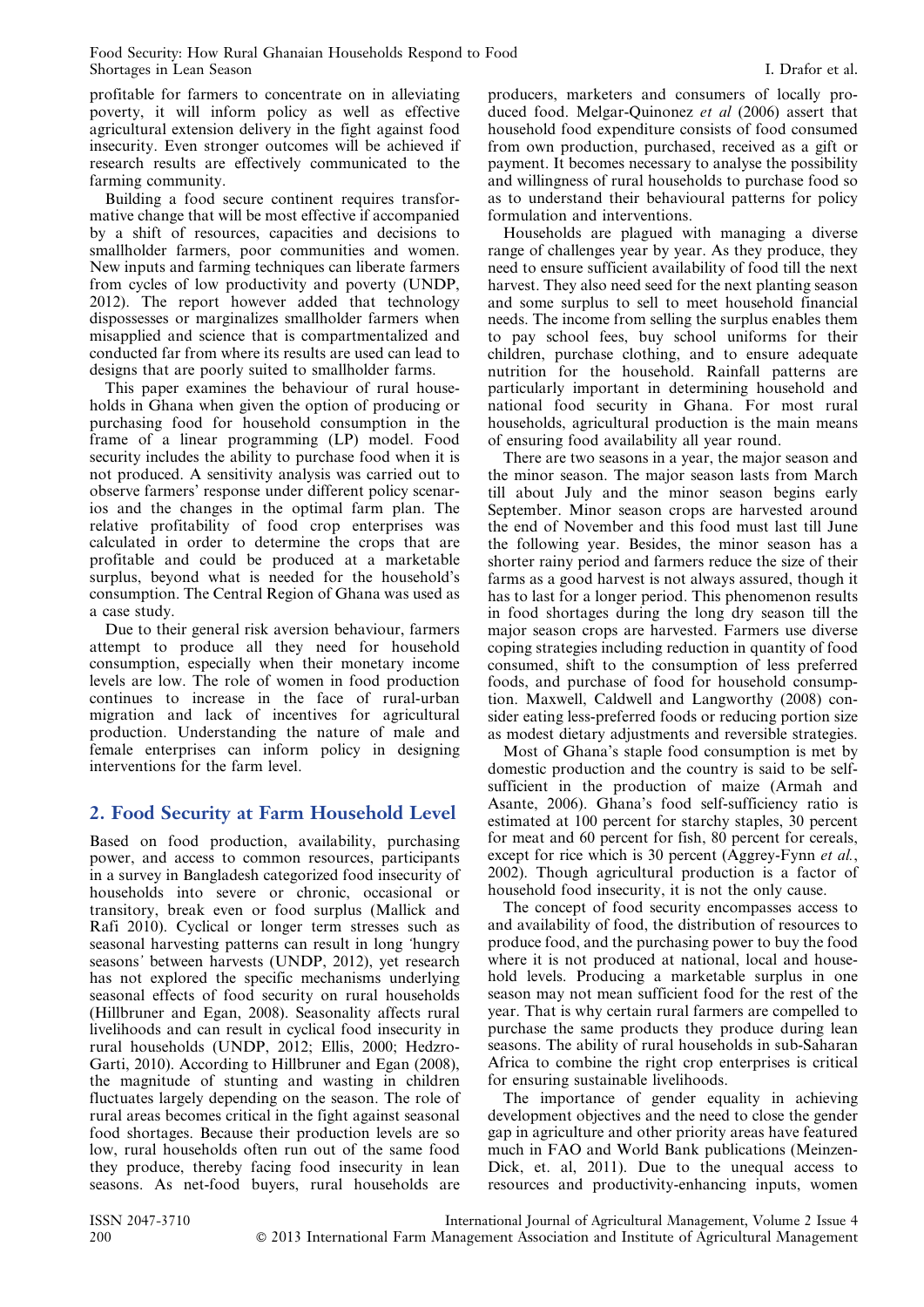often have lower yields and lower output, most of which is consumed at the household level.

Empirical evidence suggests that increasing women's control of resources has positive effects on a number of development outcomes of food security, child nutrition and education within the household (Duflo and Udry, 2004, Fafchamps, Kebede, and Quisumbing, 2009, Millennium Challenge Corporation, 2012). Men and women contribute in different ways and use different strategies for ensuring household food security.

A major source of inequality which is too often unrecognized is gender differences in access to resources and markets that result in forgone agricultural output, higher levels of poverty, and food and nutrition insecurity (Byerlee, De Janvry and Sadoulet, 2009). Meeting food needs in the future is increasingly dependent on the capabilities and resources of women. Women play a significant role in agricultural production, producing both food and cash crops in addition to processing, purchasing and preparing food for household consumption (Brown *et al.*, 1995). Africa has about 60 percent of the population living in rural areas and mostly engaged in agriculture (Wiggins, 2009), with women being responsible for about 80 percent of the food production (Kabeer, 1994). Empowering women to play economic, social and even political roles is beneficial to food security and development (Scanlan, 2004). This paper examines both male and female farm enterprises to understand their contributions to household food security.

#### 3. The Data

The Central Region has had a high incidence of poverty in 1998-1999 (Ghana Statistical Service, 2000), but has made great strides in reducing the incidence of poverty, which is prevalent among small-scale food producers (Ghana Statistical Service, 2007). Ensuring food security and continuous and sustained improvements in income levels among small-scale farmers requires the cultivation of crops that bring income at frequent and regular intervals. The production of maize, which is a major staple crop, was used as a basis for farmer selection in addition to gender and farm size. The main maize producing districts in Ghana produce an average of about 10,000 metric tonnes per annum (MOFA, 2000) and the selected districts for the study (Agona, Assin and Mfantsiman ) fall within this category. The region has the potential for increasing food production, improving food security and further reducing poverty. There are three main agro-ecological zones: Coastal, Forest and Transition zones with diversity in production systems. Temperatures are high with humidity of 60 percent, and bimodal rainfall patterns, which supports crop production in two seasons of the year.

The data consist of the crop budgets prepared by the Ministry of Food and Agriculture (MOFA) for various crops in the region for the year 2005. This is supplemented by an earlier survey which was conducted to determine farmer characteristics, describe the farming systems, farm size categories, cropping calendars and household labour availability. The crop budgets provide detailed information on various crop enterprises with the cost elements, output and selling prices. The

respondent farmers fall within three size categories namely: large, medium and small-scale, and farmers were randomly selected from all categories. Farms that fall within the large scale category consisted of 22 percent of the respondents and these had farms of more than 5 acres (ranging up to 14 acres). The medium scale is between 2.5 to 5 acres, representing 43 percent of the respondents. The small-scale farms ranged from 1 to 2.5 acres.

The information from the cropping calendars was used to determine the labourdays needed for each enterprise and the months in which each activity occurs. The asset base of the farmers was used to determine the cost of tools. Crop enterprise budgets were prepared by gender to estimate the variable costs and profit levels for each enterprise, for a gross margin analysis. The information from the gross margin analysis was used for constructing the linear programming matrices. The LP matrix is for a representative male or female farmer and not for individual farmers. The results of this study provide insights into the characteristics and performance of farm enterprises in Ghana that are useful for policy formulation and development planning and the process of designing food security interventions in an effort to achieve the Millennium Development Goals, especially  $MDG<sub>1</sub>$ .

#### Farming Systems, Gender and Food Security

The farming system that characterizes the Central Region of Ghana can be termed as maize-based, with cassava, plantain and cocoyam being important crops. Vegetables such as garden-eggs (or egg plant), tomatoes and pepper are important in certain parts of the Coastal Savannah Zones. Tree crops and perennial crops are also present in certain parts of the Forest Zone.

The most important cereal crop is maize, being the major staple food and traditional crop in the region. Farmers always grow some amount of it in each season, at least for household consumption. The storability of maize is a motivation for its production, giving farmers the opportunity to sell when prices are favourable. Income from maize was said to be quick and regular and to some women, it is termed as obatanpa (good mother). However, there is the problem of cyclical shortage of the produce for some farmers. As mentioned earlier, their stock runs out during the lean season. The only option then is to adopt coping strategies of shifting to the consumption of roots and tubers or purchase maize for household consumption. Because many of these farmers derive their livelihoods primarily from agriculture, income from other enterprises may be needed to purchase food when their stock runs out. For smallscale farmers, they will need to have money from other crop enterprises to support such food purchase.

Female respondents from the survey showed a lower resource endowment and lower level of education. Forty-six percent of the women never had any formal education, compared to only 5 percent of the men. Women had smaller land holdings, smaller farm sizes with strong evidence against the hypothesis that there is no association between gender and farm size (with a Pearson Chi-Square value of 9.00, which is significant at 5 percent confidence level). The majority of the female managed farms are less than 2.5 acres in size while male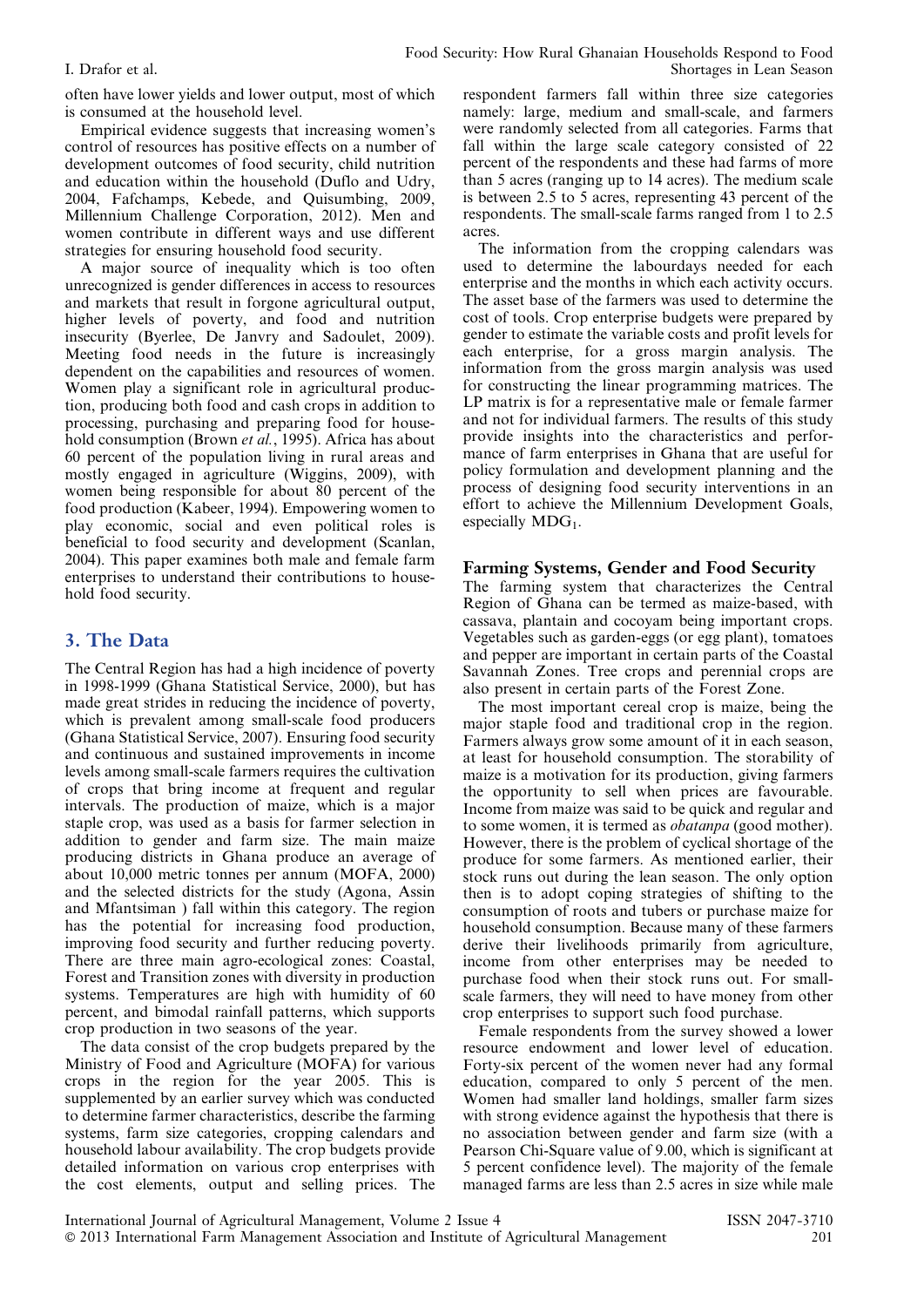managed farms are between 2.5 and 5 acres. Forty-three percent of the respondents were within the ages of 41 to 55 years, 11 percent were under 30 years and 28 percent were between 30 and 40 years. A number of youth were found to be active in farming. About 46 percent of the respondents never used fertilizer or have once used it but stopped. Reasons they gave included high and unaffordable prices, lack of interest, beliefs that fertilizer adversely affects taste of farm produce, and lack of knowledge about its use.

#### 4. The Linear Programming Analysis

Linear programming (LP) models predict the effects of possible changes to a system by asking 'what if?' questions (Hildebrand, 2001). The model maximizes total gross margins of the various enterprises engaged in by women and men farmers at their resource endowments. The sum of the gross margins is maximized to assess the income level and optimum farm plan. According to Hazell and Norton (1986), the problem is to find the farm plan, which is defined by a set of activity levels, which has the largest possible gross margin, but does not violate any of the fixed resource constraints. Abdoulaye and Lowenberg-DeBoer (2000) stated that a representative farm linear programming model is used with solutions at various land, labor and capital levels. As such, the model is constructed for a representative farm rather than for individual farms.

According to Tegene et al. (1988), the decisions confronting each farmer at a point in time can be represented as a plan for capacity utilization - allocating the available resources among alternative crops. LP models can show why households choose the livelihood strategies that they do, given their resources and constraints. They also predict the effects of different policy situations on farm enterprises by allowing for sensitivity analysis to the model and simulating the complex farming system of smallholder households by including the many different crops, intercrops and other activities (Gladwin et al, 2001).

The general specification of the LP's objective function is:

$$
Maximize Z = \sum_{j=1}^{m} C_j X_j
$$
 (Objective Function) (1)

Subject to the following constraints:

$$
\sum_{j=1}^{m} A_{ij} X_{ij} \le b_j
$$
 (Resource constraint) (2)

$$
\sum Q_{jk} X_{jk} \ge d_k
$$
 (Food consumption constraint) (3)

 $x_i \ge 0$  (Non-negativity constraint) (4)  $(i=1, 2, \ldots m; j=1, 2, \ldots n)$ , where:

Z is the sum of gross margins of the various activities in the year,  $C_j$  is the gross margin per acre of the  $j^{\text{th}}$ activity in the year, and  $X_j$  is the level of the  $j<sup>th</sup>$  activity in the year.  $A_{ij}$  is the requirement of the  $i^{th}$  resource by

an acre of the  $j<sup>th</sup>$  activity in the year. These are the technical coefficients.  $b_j$  is the level of the  $j<sup>th</sup>$  resource available for the year.  $Q_{ik}$  is the yield per acre of crop k in the  $j<sup>th</sup>$  activity,  $\dot{X}_{jk}$  is the acreage of the activity in which crop  $k$  appears in the year, n is the total number of activities in which crop  $k$  appears (n=m if all the activities contain crop k), and  $\overline{d_k}$  is the minimum quantity of crop k required by a household for consumption.

The resources constrained are land, labour and capital according to the levels employed by the farmers in order to answer the question 'given their current resource availability, what would they do to maximize returns'? A sensitivity analysis was undertaken to show the effects of making more of these resources available to the farmers. In addition to fourteen cropping activities, the model focused on labour hiring, capital borrowing, purchase of fertilizer, land rental, selling of produce, storage activities, purchasing of output for consumption, and consumption of output. The combination of crop production and other activities is to determine the optimum farm plan which will result in the maximum income level or maximum value of the objective function.

Production activities include the growing of food crops, vegetables, and cowpea. The authors built a oneyear model, with two cropping seasons–a major season and a minor season. Unlike Delforce (1994), household consumption is relevant in this model and the household consumption requirements are estimated and used in model construction. Buying and selling prices are differentiated according to the time of the year at which the activity occurs. The price at which the farmer buys the produce and the price at which it is sold if they produced it are not differentiated in the model (Table 1). Because these are small-scale farmers, their subsistence activities are all included as was possible, including how they respond to lean season shortages. Small-scale farmers have little influence on price and can be said to be price takers. They maximize their activities in order to maximize profit.

The objective of the LP analysis is to determine the optimal farm plan in order to understand farmer response to the options for ensuring food security, given the crops that are grown by the farmers. A separate matrix was developed for male and female farmers. The results of the LP analysis present a practical decision-making tool. Maize is presented in three forms in the model: maize that is consumed, that which is sold immediately after harvest, and maize that is stored to sell later or stored for consumption in the lean season. Storage capacity is made available by the farmers constructing some form of crib (local or improved) to store their maize. Cassava, cocoyam and plantain are not usually stored and are therefore consumed or sold immediately after harvest. Vegetables are neither stored nor consumed in large quantities. Their production however can generate revenue to enable the farmer meet other financial needs.

A simulation analysis was conducted to observe the optimal income level, the profit generated by the various crops and whether the farmers will purchase what they consume or take it from own consumption. This includes a unit increase in the amount of land available and an increase in the credit to a level beyond which the objective function value does not increase.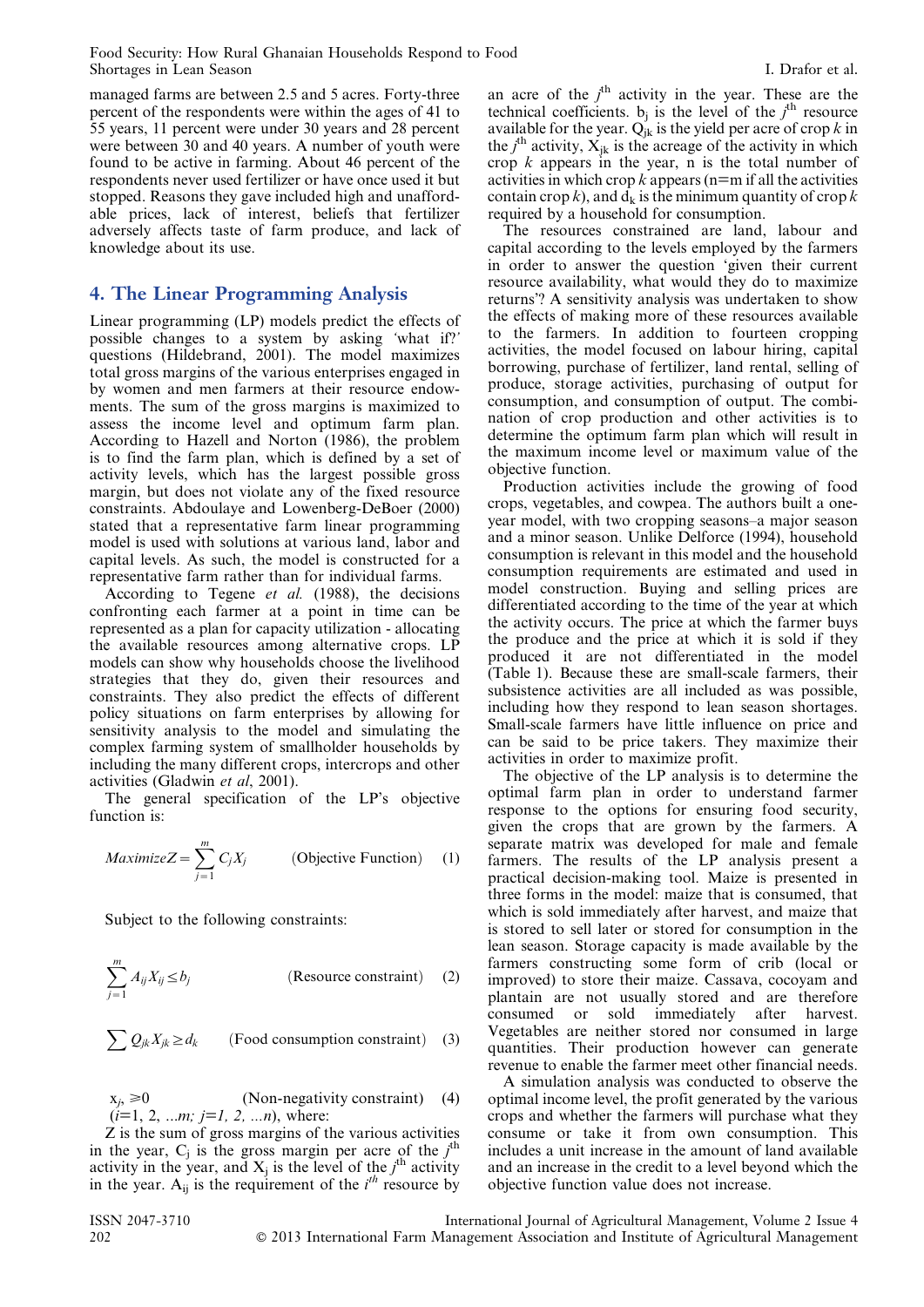#### Table 1: Assumptions of the model

| Variable                    | <b>Assumption</b>                                                                                          | <b>Explanation</b>                                                                                                                                                                                                                                        |  |  |  |
|-----------------------------|------------------------------------------------------------------------------------------------------------|-----------------------------------------------------------------------------------------------------------------------------------------------------------------------------------------------------------------------------------------------------------|--|--|--|
| Prices of<br>produce        | Selling price for produce is the same as<br>price at which produce is purchased<br>for consumption.        | Price at which produce is sold and the price at which it is<br>purchased for home consumption is not differentiated. Prices<br>are generally higher in lean seasons, but the farmer also<br>benefits from this higher prices if they have produce to sell |  |  |  |
| Variable costs              | Variable costs include seed cost, cost of<br>tools used, fertiliser cost.                                  |                                                                                                                                                                                                                                                           |  |  |  |
| Cost of capital             | Cost of capital includes the interest rate,<br>which is included to the level at which<br>capital is used. | An interest rate of 40% was applied to capital. Capital repayment<br>period is one year. Loan to farmers are usually given on short-<br>term basis                                                                                                        |  |  |  |
| Other costs                 | Other costs include cost of storage                                                                        | This allows farmers to store their maize to sell at a later date when<br>prices are higher or for consumption in lean season                                                                                                                              |  |  |  |
| Land rental                 | Two additional acres were available to<br>female farmers and 3 to male<br>farmers.                         | Land rental was at a fee. These quantities were doubled in the<br>simulation analysis.                                                                                                                                                                    |  |  |  |
| Profit generated<br>by crop | Profit is revenue minus variable costs.<br>where revenue is the quantity sold<br>multiplied by the price.  | At the optimal farm plan, this amount is profit earned by the<br>farmer after all variable costs are deducted and after<br>allowances for what will be stored and consumed are taken<br>from total output.                                                |  |  |  |

|  |  |  | Table 2: Profit calculation by crop for female and male farmers |  |  |  |  |  |  |  |
|--|--|--|-----------------------------------------------------------------|--|--|--|--|--|--|--|
|--|--|--|-----------------------------------------------------------------|--|--|--|--|--|--|--|

|                             |                        | Amount Produced   |                     |                        | Profit per Crop (US\$) |                     |                        |  |  |
|-----------------------------|------------------------|-------------------|---------------------|------------------------|------------------------|---------------------|------------------------|--|--|
| Crop                        | Measurement            | <b>Base Level</b> | Increase in<br>Land | Increase in<br>Capital | <b>Base Level</b>      | Increase in<br>Land | Increase in<br>Capital |  |  |
| <b>Female Farmers</b>       |                        |                   |                     |                        |                        |                     |                        |  |  |
| Optimal income level (US\$) |                        | 1,089.1           | 1,292.3             | 1,911.7                |                        |                     |                        |  |  |
| Maize - Major               | Mini-bags <sup>a</sup> | 6                 | 6                   | 26.6                   |                        |                     | 316.5                  |  |  |
| Maize - Minor               | Mini-bags              | 6.5               | 6.5                 | 6.5                    |                        |                     |                        |  |  |
| Cassava                     | Mini-bags              | 10                | 10                  | 16.1                   |                        |                     | 28.1                   |  |  |
| Plantain                    | <b>Bunches</b>         | 140               | 140                 | 143.1                  |                        |                     | 4.1                    |  |  |
| Cocoyam                     | Mini-bags              | 9.4               | 3.3                 | 16.1                   | 51.4                   | 18.1                | 88.2                   |  |  |
| Cowpea                      | Mini-bags              | 0                 | 0                   | 15.6                   |                        |                     | 383.3                  |  |  |
| Tomatoes                    | Mini-bags              | 89.6              | 107.6               | 112                    | 1.177.3                | 1,413.8             | 1,472.1                |  |  |
| <b>Male Farmers</b>         |                        |                   |                     |                        |                        |                     |                        |  |  |
| Optimal income level (US\$) |                        | 2,257.0           | 2,283.6             | 3,361.2                |                        |                     |                        |  |  |
| Maize - Major               | Mini-bags              | 6                 | 2                   | 27.2                   |                        |                     | 325.5                  |  |  |
| Maize - Minor               | Mini-bags              | 6.5               | 6.5                 | 6.5                    |                        |                     |                        |  |  |
| Cassava                     | Mini-bags              | 10                | 10                  | 10                     |                        |                     |                        |  |  |
| Plantain                    | <b>Bunches</b>         | 140               | 140                 | 438.1                  |                        |                     | 391.8                  |  |  |
| Cocoyam                     | Mini-bags              | 5.4               | 3.8                 | 7.1                    | 29.4                   | 21.1                | 38.9                   |  |  |
| Cowpea                      | Mini-bags              | 0                 | 0                   | 15.4                   |                        |                     | 379.3                  |  |  |
| Garden eggs                 | Mini-bags              | 396.4             | 402.1               | 480                    | 2,431.7                | 2,466.3             | 2,944.1                |  |  |

<sup>a</sup>1 mini-bag of maize is 50kg, and 1 mini-bag of cassava is 45.5 kg.

### 5. Linear Programming Results and **Discussion**

The model analyzes the crop enterprises farmers engage in, the amount of labour needed for the various enterprises, level of input use, the output levels of the different crops, the capital availability for the farmer, and the amount borrowed. The model allowed for the consumption of food either from own production or from purchased products to meet the consumption requirements. The optimal income level recorded in the base model was about US\$2,2574 for male farmers and US\$1,089 for

female farmers (Table 2). Women in the study area face the same labour requirements and input and output prices as their male counterparts, though they are constrained with smaller farm sizes, less credit facilities, and have relatively lower output levels for some crops.

Among the resources, credit was found to be the most limiting factor for both male and female farmers. The capital base of the farmers does not match with increases in prices of inputs and they are unable to benefit significantly from grain price increases due to low levels of production and yields. An improvement in the non-farm economy in rural areas can help overcome the capital constraint to some extent, as well as help reduce poverty. A strong non-farm economy can give them multiple options of getting out of poverty with

 $4$  In early June 2013, US\$1 was approximately equivalent to £0.64 and  $\in$ 0.76 (www.xe.com)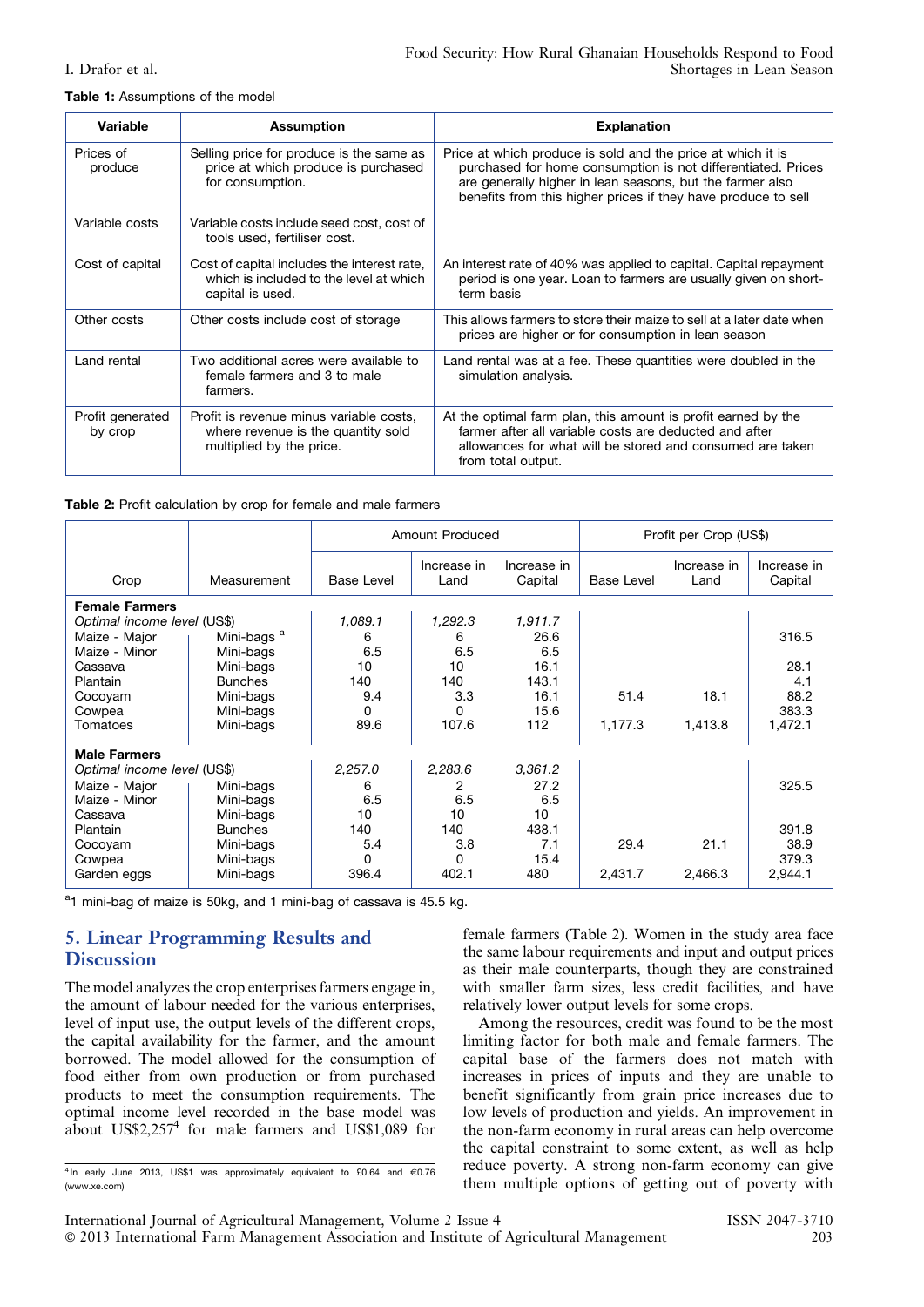| Produce        | Requirement   | <b>Source of Produce</b>      |                              | Cost to Farmer for Purchasing (US\$) |                     |                             |  |
|----------------|---------------|-------------------------------|------------------------------|--------------------------------------|---------------------|-----------------------------|--|
|                |               | From own<br><b>Production</b> | Quantity<br><b>Purchased</b> | Base<br>Model                        | Increase in<br>Land | <b>Increased</b><br>Capital |  |
| Female Farmers |               |                               |                              |                                      |                     |                             |  |
| Maize: - Major | 4 Mini-bags   | All                           | 0                            | $-248.5$                             | $-248.5$            | $-3.9$                      |  |
| - Minor        | 3.5 Mini-bags | All                           | 0                            | $-269.7$                             | $-269.7$            | $-2.8$                      |  |
| - Major Stored | 2 Mini-bags   | All                           | 0                            | $-275.9$                             | $-275.9$            | $-5.4$                      |  |
| - Minor Stored | 3 Mini-bags   | All                           | 0                            | $-293.6$                             | $-293.6$            | $-4.1$                      |  |
| Cassava        | 10 Mini-bags  | All                           | 0                            | $-102.1$                             | $-102.1$            | $-1.6$                      |  |
| Plantain       | 140 bunches   | All                           | 0                            | $-28.6$                              | $-28.6$             | $-0.5$                      |  |
| Male Farmers   |               |                               |                              |                                      |                     |                             |  |
| Maize - Major  | 4 Mini-bags   | All                           | 0                            | $-255$                               | $-255$              | $-9.2$                      |  |
| - Minor        | 3.5 Mini-bags | All                           | 0                            | $-265.8$                             | $-265.8$            | $-7.7$                      |  |
| - Major Stored | 2 Mini-bags   | All                           | 0                            | $-285.8$                             | $-285.8$            | $-11.1$                     |  |
| - Minor Stored | 3 Mini-bags   | All                           | 0                            | $-292.7$                             | $-292.7$            | $-9.3$                      |  |
| Cassava        | 10 Mini-bags  | All                           | 0                            | $-125.7$                             | $-125.7$            | $-1.5$                      |  |
| Plantain       | 140 bunches   | All                           | 0                            | $-33.8$                              | $-33.8$             | $-0.9$                      |  |

Table 3: Food consumption patterns

1 mini-bag of maize is 50kg, and 1 mini-bag of cassava is 45.5 kg.

the ability to earn additional income to invest in the farm enterprise and to purchase food when the need arises.

The female farmers are neither renting any land in the major season nor using up all the land in the minor season. Having an additional acre of land in the major season will increase the net income by US\$200 for female farmers. However, making less than US\$200 available to them in the form of credit will increase their net income level by US\$822. Further, the answer to the question of what is enough capital for these women was explored. These farmers have very little money to invest into their farm enterprises and the only way they can cope with increases in the price of inputs is when they have the opportunity to borrow capital to invest in the farm. Without additional capital, making more land available to them will not be beneficial. Land is useful only in the context of more capital.

Given their current resource endowment, results from the sensitivity analysis show that the optimum level of capital for female farmers in order to almost double their net income is US\$180. The objective function changes considerably with increased capital while using the same amount of land. Considering the difficulties women have in accessing land, policy intervention, at least in the short term should be credit availability. A higher level of capital (beyond the optimal level) does not improve the solution at the current resource endowment. For male farmers, the optimum amount of capital is US\$380. The objective function value for male farmers only increased by US\$26 with a unit increase in land but went up by US\$1,078 with the optimum credit level. Increasing credit beyond this level does not make a difference for male farmers either. Again, credit is an important factor for male farmers.

#### Profit from Various Crops

The profit generated for each crop based on the optimal farm plan was calculated to observe how the crops performed. This was done for the base model and repeated for increased land and capital level and the results shown in Table 2. The highest profit generating crop was gardeneggs for male farmers and tomatoes for female farmers. The level of profit for some of the food crops depends on the enterprises which enter the optimal farm plan. More maize, plantain, and cowpeas were produced and sold with increase in capital (Table 2).

The profit from maize is appreciable considering its importance for both food and cash. Production of maize, cassava and plantain are necessary for household food security. Maize could have been more profitable but much of it is used for household consumption, creating a difference between quantity produced and quantity sold. The maize that was sold by both female and male farmers with increased capital was stored maize, which attracts a higher price, although maize storage comes at some cost. All the staple crops, except cocoyam did not enter the optimal plan beyond what is needed to meet household consumption requirements until capital level changed.

#### Purchasing Food for Household Consumption

To ensure food security at the household level, a consumption constraint was included in the model. This guarantees sufficient food to meet the food needs of all household members all year round. Average household requirements of maize, cassava, and plantain were used. Since food security includes the ability to purchase food for consumption, food purchasing activities were included whereby farmers have the option of purchasing or producing the staple crops they eat.

The model allows the farmer to choose between producing and purchasing what they consume. When given the option of producing or purchasing food for home consumption, the LP results show that farmers would prefer to produce for their household consumption (Table 3). This portrays a typical characteristic of subsistence farmers, and is consistent with the results from the survey. Both male and female farmers face the same prices for selling and purchasing farm produce. The values in the last column of Table 3 show the amount by which the objective function value or farm income will decrease if a unit of the product is purchased (i.e. the cost for purchasing the different farm products for consumption). The cost of purchasing food was very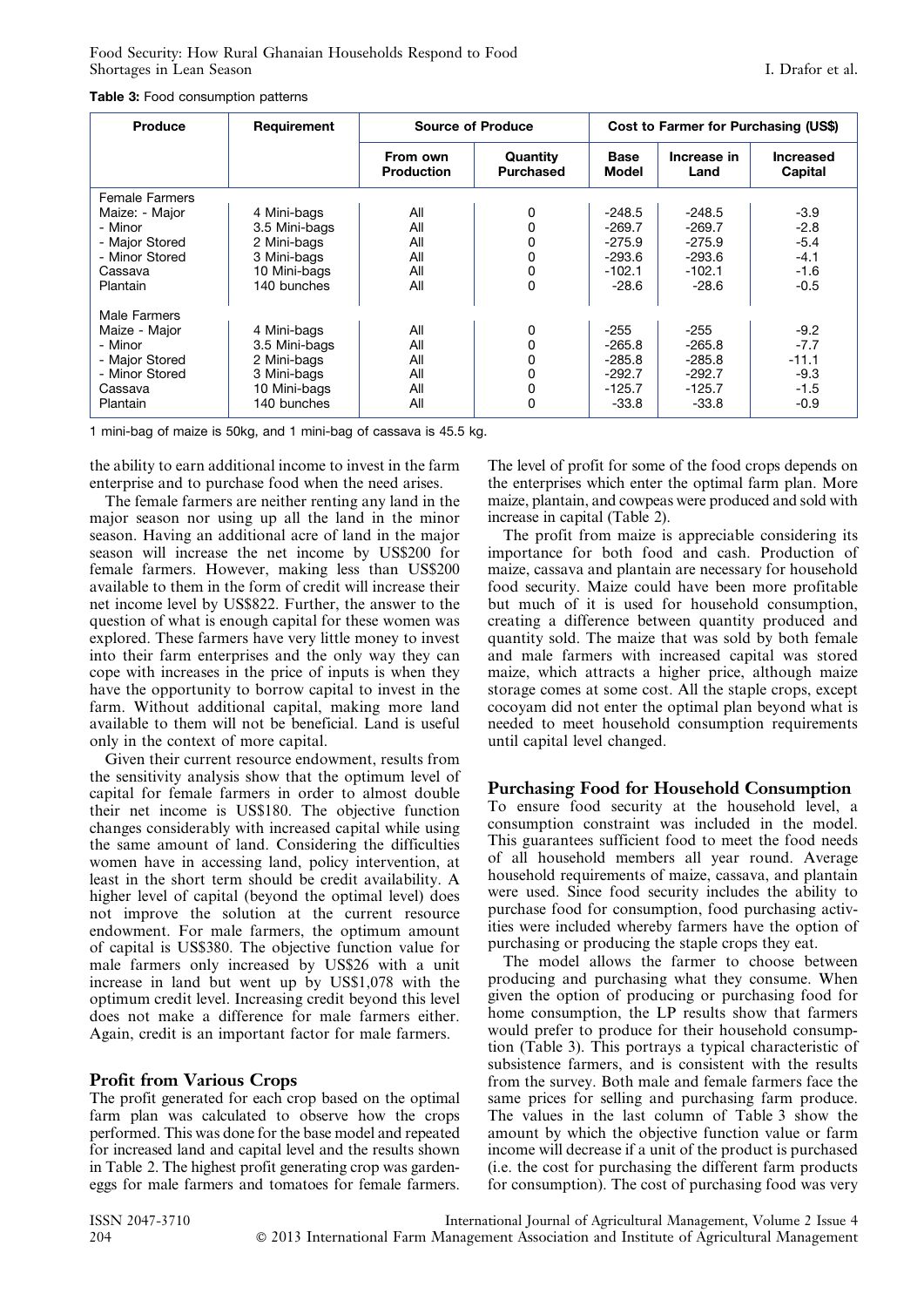high in the base model and with a one unit increase in land. In the base model, purchasing maize costs female farmers between 249 and 294 US dollars per unit, depending on the type of maize and the season in question. This result is not very different for male farmers. The cost of purchasing food however decreased considerably for both male and female farmers when more capital became available. Addressing the credit needs of rural farmers is particularly important for household food security.

#### 6. Conclusion and Recommendations

This paper answers the question whether or not rural households will purchase food when it is not produced. Discussions about food security should focus not only on ability to produce but also on the ability to purchase when it is not produced. When given the option of producing or purchasing food for household consumption, the LP results show that farmers would choose to produce for their household food needs, portraying a characteristic of subsistence farmers.

This result gives an indication of the response pattern of farmers in times of drought and other crises that cause food shortage. Coping strategies such as reducing food portions and shifting to less preferred food are adopted in times of crisis. Policy intervention should focus on credit availability so farmers can produce crops that give them higher revenue, and increase the possibility of purchasing food when it is not produced. Appropriate strategies must be adopted to insulate the poor against food price increases as there is little probability that farmers will purchase food when there are price shocks.

Despite the fact that farmers in the Central Region of Ghana produce a surplus of some farm products for sale in the local market, they always ensure that they have sufficient maize and major staple crops for household consumption. Producing staple food crops assures farmers of food security, and they seem to continue producing these crops even when it is not profitable to do so. Results of a sensitivity analysis in the frame of LP modeling show that both male and female farmers did not buy food for consumption in any of the scenarios. The opportunity cost of purchasing food reduces when capital becomes available. A crop such as maize is not only important for food security but can be produced to generate financial resources for the household. However, credit is critical for increased productivity and the production of a marketable surplus.

The amount of additional capital needed in order to almost double the value of the objective function for female farmers is only US\$180 for the year. For male farmers, an amount of US\$380 results in an increase in their objective function by US\$1,078. Additional capital beyond this level does not improve the objective function. Among the inputs that were constraining, credit is one that requires short-term policy intervention as land reforms take longer periods. Considering the difficulties women have in accessing land, in the short run, credit availability should be the focus of policy intervention. Without additional capital, making more land available to them is not beneficial. Land is useful only in the context of more capital. There is a high risk

associated with agricultural production and financial institutions are hesitant extending credit to small farmers. But a policy environment can be created that addresses the credit needs of farmers to ensure increased production and improved incomes.

For yields to increase, farmers also have the responsibility of adopting improved and good agricultural practices, and improved varieties. At the same time, policy makers may need to consider providing specific support systems towards the acquisition of specific inputs and market access.

#### About the authors

Dr. Ivy Drafor has a PhD in Agricultural Economics from University of Ghana in collaboration with Cornell University. She also holds a BSc and MSc from University of Guelph, Ontario, Canada, and a Bachelor of Theology from the Trinity Theological Seminary, Legon, Accra. She was a winner of the Africa Women in Agricultural Research and Development (AWARD) Fellowship, which is part of CGIAR's Gender and Diversity program. Ivy Drafor has a passion for teaching, inspiring young people and working with rural communities. As a university faculty member, researcher, and consultant, she has published a number of articles in international and national level journals.

Dr. Dagmar Kunze is a Senior Agricultural Economist and Horticulturist from Hannover and Göttingen University/Germany. She has worked for several universities and national and international development organisations such as GIZ (former GTZ - German Technical Cooperation) and 12 years for FAO as Farming Systems Officer and Food Security Officer - Monitoring and Evaluation, TCOS. She is currently at the Leibniz Universität Hannover as a Senior Lecturer and Coordinator for the master's programme in International Horticulture. Dr. Dagmar Kunze is an experienced facilitator and trainer in project planning, development theory, policy, marketing, and value chain analysis. She has published several technical reports, a book and a number of journal articles.

Daniel B. Sarpong, Ph.D. Economics, is Associate Professor in the Department of Agricultural Economics and Agribusiness and has over 15 years experience in Agricultural and Socio-economic research with over 50 peer-reviewed publications and conference/ workshop papers. As an Agriculturalist and Economist, he provides quantitative and qualitative scientific analysis of socio-economics of agricultural households and their impacts on the macro-economy. He has been involved in several studies including, District Human Development Reports in Northern Ghana Districts-UNDP; Evaluation of FAO's Capacity Development Activities in Africa; ACDI/VOCA ADVANCE Baseline Household Survey in Ghana; Economics of Adaptation to Climate Change (EACC); and, the successes of CAADP, a study commissioned by GTZ and NEPAD.

#### Acknowledgements

The authors are very grateful to the Editor and reviewers of this paper for their useful comments.